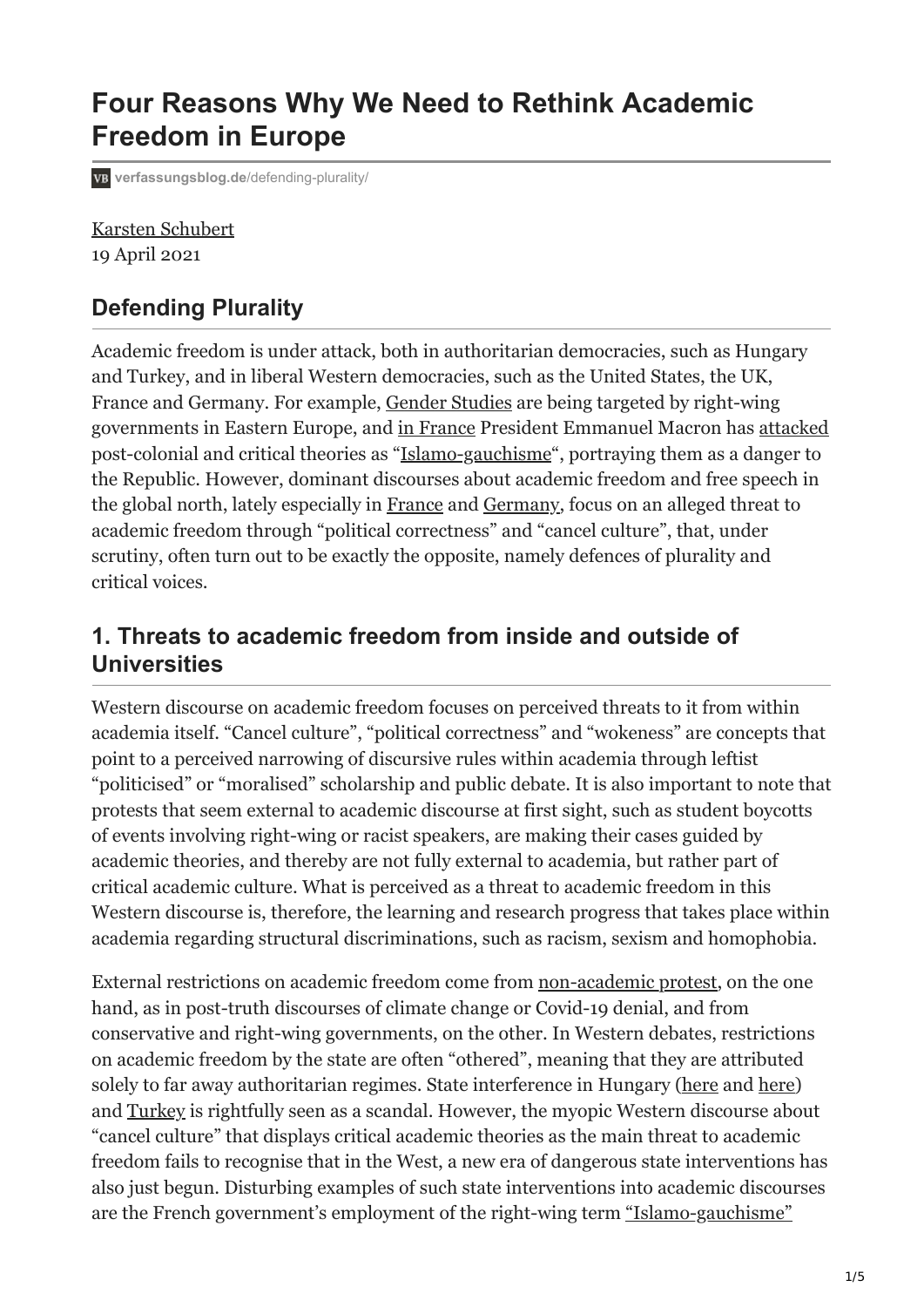[\[conservative position\]](https://www.opendemocracy.net/en/can-europe-make-it/open-letter-response-100-french-scholars/) to interfere in academic discourse, as well as the attempts to silence anti-racist and postcolonial thought by politicians at different levels in the [UK](https://www.independent.co.uk/voices/critical-race-theory-racism-kemi-badenoch-black-history-month-bame-discrimination-b1227367.html) and the [US.](https://www.mississippifreepress.org/7518/um-fires-history-professor-who-criticizes-powerful-racist-donors-and-carceral-state/) In the US, such state attacks on academic freedom intensified over the last years through republican campaigns against state universities that depend on public funding [[here](https://floridapolitics.com/archives/411057-spencer-roachs-bill-to-require-ideological-survey-of-professors-clears-final-committee) and [here\]](https://www.pewresearch.org/social-trends/2019/08/19/the-growing-partisan-divide-in-views-of-higher-education-2/). Another example is the [anti-BDS resolution of the German parliament](https://www.haaretz.com/embeds/pdf_upload/2019/20190516-185634.pdf) and the subsequent decision by the [German Rectors'](https://www.hrk.de/resolutions-publications/resolutions/beschluss/detail/no-place-for-anti-semitism/) Conference to mainstream it in German universities. It is these state interventions, and not the evolving academic discussion and learning process concerning structural discrimination, such as racism, that are the real threat to academic freedom.

## **2. Academic freedom is political**

So we need to fight for academic freedom as a realm for open debate that is not politically pre-determined. Yet, is it really possible to work with such a politically neutral account of academic freedom? As the one-sided attacks on critical theories under the guise of defending academic freedom indicate, questions of academic freedom are political, and increasingly politicised. The success of right-wing populists around the world has led to open political battles regarding truth and knowledge production. While the intrinsic [connection between knowledge and political power is well documented by political](https://press.uchicago.edu/ucp/books/book/chicago/F/bo3684463.html) theorists, the dimensions and straightforwardness in which knowledge and truth, and with it academia, are part of political contestations today is an intensification. Therefore, we cannot hold onto a purely formal, neutral or objective understanding of academic freedom. Defending academic freedom without contextualising and localising such defences in the broader political landscape of knowledge-contests is empty and risks unintentional political side-effects. That is to say, joining the concert of concerns about [restrictive "political correctness" in the name of free speech, such as the Harper's Letter](https://harpers.org/a-letter-on-justice-and-open-debate/) on justice and open debate, risks supporting right-wing narratives. When academic theories are themselves the object of a general public debate fostered by right-wing forces, there is no innocent defence of academic freedom. A position on academic freedom *is* a position within these political debates. What is worse, formalisation and objectification are often intentionally used in the right-wing and conservative discourse on "cancel [culture" to wrongly universalise one's own particular political position for defending](https://www.karstenschubert.net/en/news/21-03-cancel-culture-this-is-germany-video-die-debatte-interview/) unjustified privileges against social justice critiques.

### **3. Correcting the limitations on academic freedom requires changing systems of privilege**

If academic freedom is a political issue, does this lead to a reduction of science to political power? Luckily not, as there are plausible academic theories to make sense of this situation. Michel Foucault, feminist and postcolonial standpoint theories, and radical democratic theories all show that academic discourse cannot be politically neutral but is, as a whole, a reflection of current societal power structures and political hegemonies. And this is a serious problem for academic freedom. Access to academia, mainstream topics and funding structures all privilege hegemonic perspectives and researchers from specific backgrounds. Academia, in the West, is still [White, cis-male](https://www.washingtonpost.com/news/speaking-of-science/wp/2017/07/16/feminist-scientists-say-citing-research-by-straight-white-men-promotes-a-system-of-oppression/), straight and upper-middle class. Diverse and pluralistic perspectives, especially those that research the fundamental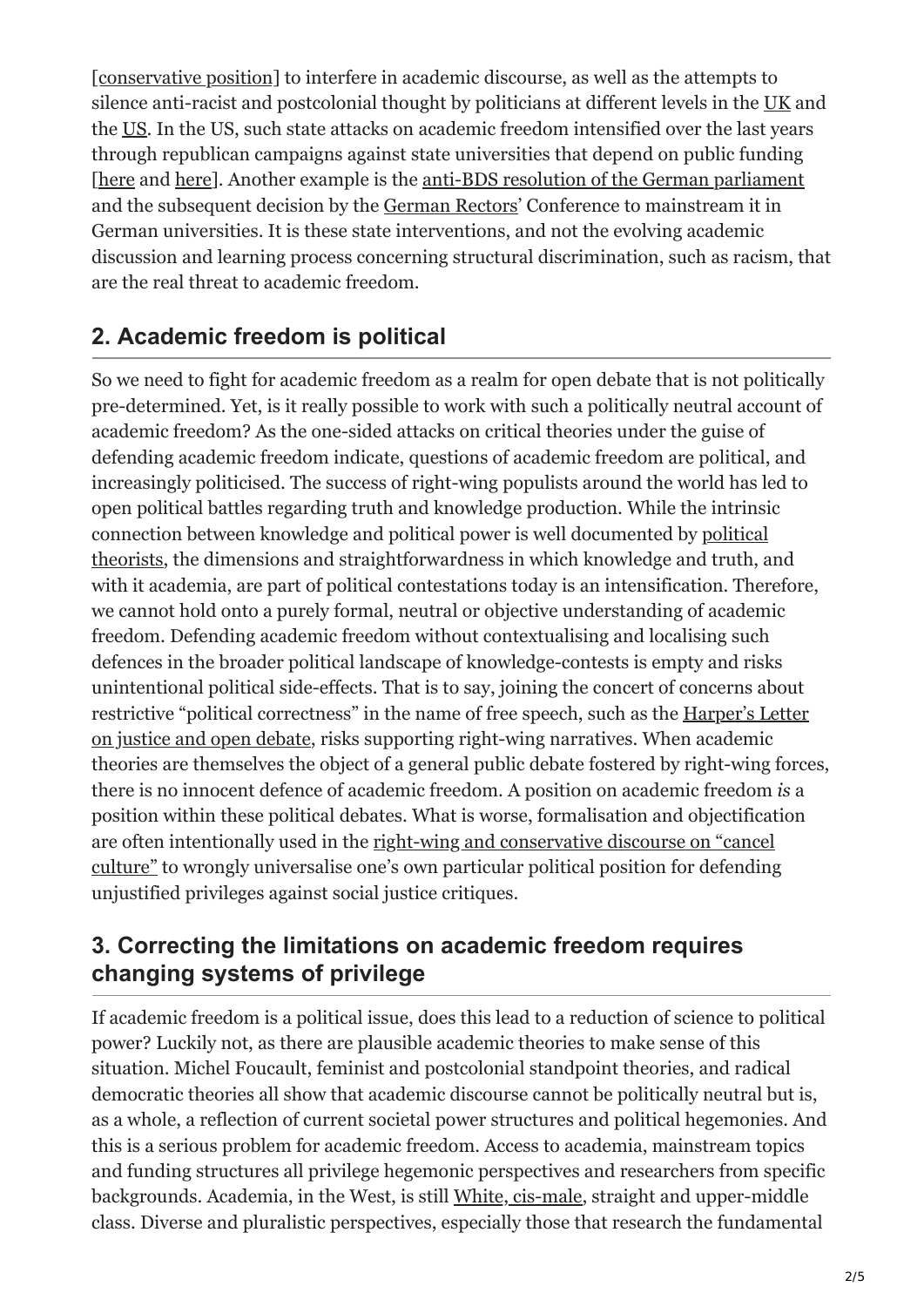power-asymmetries and structures of oppression and exploitation on which our societies are built, are effectively "cancelled" from the outset. Correcting these limitations on academic freedom to foster a more pluralist and inclusive discourse requires changing these systems of privilege. It means that the currently privileged lose discursive power, air-time, or funding. The pluralisation of academia makes it necessary to redistribute resources so that the freedom of the currently privileged is reduced in order to establish freedom for all. This can be done by the techniques that are criticised as "political correctness": decolonizing syllabi, systematically privileging minority voices through inclusive conferences, or implementing inclusive language and employment policies at universities.

This, however, does not limit academic freedom or freedom of expression, as do the external and state driven interventions that I have described above. To think that change will not redistribute power is to employ a wrong conception of freedom, and it is an equally wrong conception of academia that permits the fending off of progress in order to protect individual privileges. Such conservative defences of academic freedom lead to the continuity of mainstream academia's blindness towards social and political realities. Therefore, challenging social power structures within academia is not about reducing academia to power struggles, but, on the contrary, is to work towards the ideal of free academic discourse.

#### **4. But… beware of the administrators and market-driven university management**

Be all that as it may, is there not a problem with moralisation limiting academic freedom nevertheless? While the real threat, and the "real cancel culture", is the state interference described above, we need to take seriously the examples given by the conservative "cancel culture" critique. A comparative view helps. The examples are mostly from private universities in the U.S., where students pay enormous tuition and have the role of consumers and customers. Here, overblown administrations do everything they can to keep scandals under the radar or solve them according to the perceived wishes of the customer. Furthermore, the absence of effective labour rights makes firing people easy. In this situation, the position of faculty who teach controversial material is weak and colleagues from the US report a heightened awareness with regards to "political correctness". Indeed, while this awareness is generally a good thing, potential selfcensorship or the danger of inappropriate sanctions are not, as they can limit academic freedom. From this some institutional conclusions can be inferred: the redistribution of privilege within academia for the pluralisation of academic discourse should not be in the hands of administrators and should not be guided by market rationales, such as in the US administrative logic. Precarious academic employment, especially of younger scholars, is not specific to the US, but a general threat to academic freedom. For example, in Germany, 90 per cent of academic personnel work under short fixed-term contracts without any long-term job security, while only senior professors are permanently employed. This neoliberal management effectively limits the options for younger scholars to voice critical positions and challenge established paradigms, minimizing innovation and stabilising structures of unjust privilege. Therefore, in addition to fending off the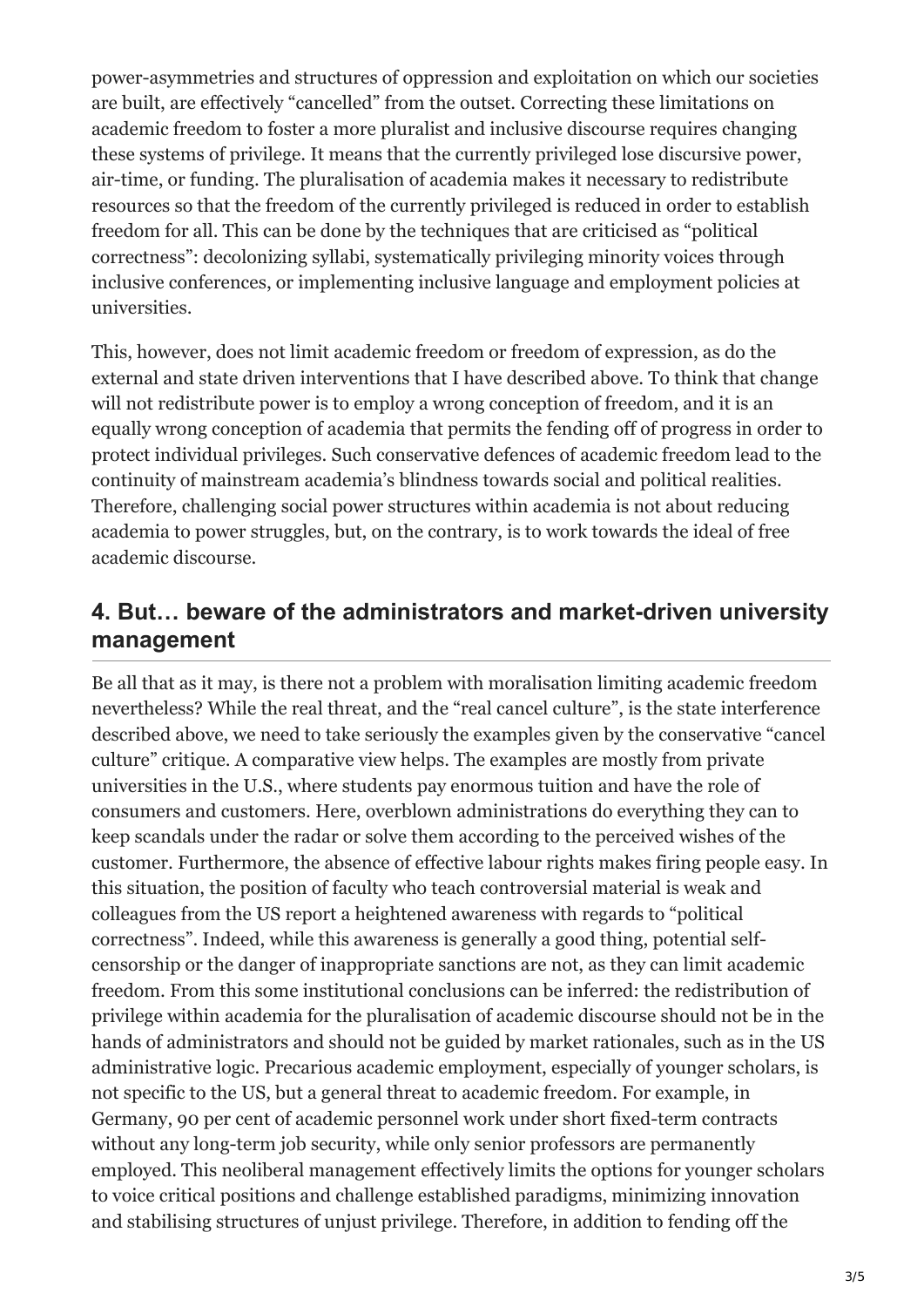conservative attacks on academic freedom through the state, key to the pluralisation of knowledge and the realisation of academic freedom are better and safer working conditions for scholars.

#### *[This commentary was published simultaneously at](https://eu.boell.org/en/european-feminist-platform) [Verfassungsblo](https://verfassungsblog.de/)[g and the European](https://eu.boell.org/en/european-feminist-platform) Feminist Platform.*

*Editor's note: Some corrections were made after the text was first published.*

#### [LICENSED UNDER CC BY SA](https://creativecommons.org/licenses/by-sa/4.0//legalcode)

SUGGESTED CITATION Schubert, Karsten: *Defending Plurality: Four Reasons Why We Need to Rethink Academic Freedom in Europe, VerfBlog,* 2021/4/19, https://verfassungsblog.de/defending-plurality/, DOI: [10.17176/20210419-184037-0](https://dx.doi.org/10.17176/20210419-184037-0).



[Karsten Schubert](https://verfassungsblog.de/author/karsten-schubert/) Dr. Karsten Schubert is lecturer in Political Theory and Philosophy at the Albert-Ludwigs-University of Freiburg. His work focuses on contemporary critical political theory and social philosophy, legal theory, and queer and intersectional theory.

Explore posts related to this: [Academic Freedom](https://verfassungsblog.de/tag/academic-freedom/), [Cancel Culture,](https://verfassungsblog.de/tag/cancel-culture/) [plurality](https://verfassungsblog.de/tag/plurality/)

Other posts about this region: [Europa](https://verfassungsblog.de/category/regionen/europe/), [World](https://verfassungsblog.de/category/regionen/world/)